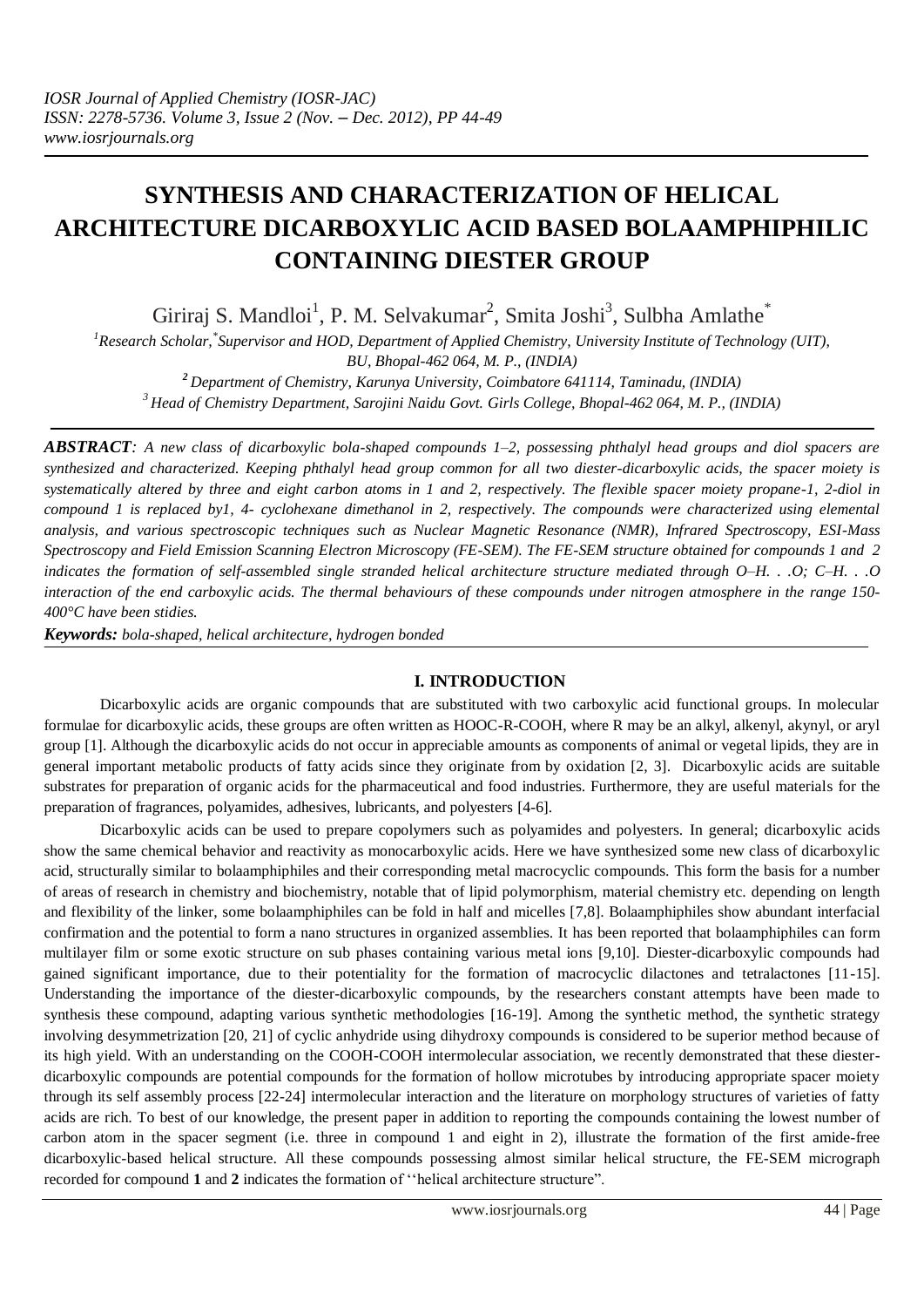# **II. MATERIALS AND METHOD**

All the chemicals are purchased from Aldrich & Co. and are used without any further purification. Microanalysis of the compounds was done using an Elemental HITACHI CHNS/O analyzer, Germany. Mass analysis was performed using electron spray ionization (ESI<sup>+</sup>) technique on water Q T of-micro mass spectrometer. IR spectra were recorded using KBr pellets on a Perkin-Elmer Spectrum DRS, FT-IR spectrometer. <sup>1</sup>H and <sup>13</sup>C NMR spectra were recorded (200 and 50.3 MHz, respectively) on a BRUKER Advance DPX 200 NMR spectrometer using methanol-d4 or CDCl<sub>3</sub>. 90<sup>0</sup> pulses for <sup>1</sup>H (8.9  $\mu$ s) and <sup>13</sup>C (5.9  $\mu$ s) nucleus was determined using Bruker XWIN-NMR software using standard ''paropt" pulse program at CSIR, CSMCRI, Bhavnagar, Gujarat. All <sup>1</sup>H NMR spectra were calibrated with respect to TMS and TMS was used as an internal reference for solvents such as CDCl<sub>3</sub> and  $CD_3OD$ . Thermal decomposition experiments using Mettler Toledo TGA/DSC<sup>1</sup>, STAR<sup>e</sup> under a nitrogen atmosphere. The hating rate for the thermal decomposition employed was  $10^{\circ}$ C min<sup>-1</sup>.

### **2.1 Synthesis of compounds**

#### **2.1.1 Phthalic acid 1-[2-(2-carboxy-benzoloxy)-propyl] ester**

Phthalic anhydride (0.02 mmol) and propane-1,2-diol (0.01 mmol) in dichloromethane were mixed homogeneously under nitrogen atmosphere. The reaction mixture was thermostated at  $0^0C$  and added 0.06 mol of triethylamine (TEA). The whole reaction mass was allowed to continue with same condition for three hours with constant stirring. The thermostat was removed and continued with constant stirring for overnight at room temperature. After all the anhydride was reacted, the solvent was evaporated. The residue was cooled again at  $0^{\circ}$ C and added 200 mL of saturated NaHCO<sub>3</sub> solution in fractions and treated with ether. The aqueous layer was cooled and acidified with dilute HCl with constant stirring till the effervescence stops. A white precipitate obtained was filtered, washed by water thoroughly and dried. Anal data: yield (90%). MS [ESI<sup>+</sup>] Calcd. for C<sub>19</sub>H<sub>16</sub>O<sub>8</sub>Na (M+Na)<sup>+</sup>, 372, found: 372.1. Anal. Calcd. for  $C_{19}H_{16}O_8$ : C, 60.33; H, 3.93%, found: C, 60.65; H, 4.1%. <sup>1</sup>H NMR (methanol-d<sub>4</sub> 200 MHz, TMS) 7.85-7.60 (m, 8H, Ar-H), 1.42-1.38 (d, 3H, -CH3), 4.69-4.41 (m, 2H, -CH2), 5.49-5.37 (t, 1H, -CH). **<sup>13</sup>C [methanol d4, 50 MHz] NMR**: 173.8 (C=O), 167.2 (C=O), 131.5, 130.9 (quat –C), 129.9, 128.5, 128.3, 128.2 (=CH), 70.5-67.5 (–OCH2), 15.4 (-CH3). **IR spectra (ν, cm-1 )**. 3426 (-OH), 3071 (Ar.-CH), 2966, 2877 (Aliphatic -CH), 2675, 2542, 2110, 1721 (C=O ester), 1694 (C=O acid), 1601, 1420, 1311, 1126 (C-O).

#### **2.1.2 Phthalic acid 1-[4-(2-carboxy-benzoloxyloxymethyl)-cyclohexylmethyl] ester**

The above-mentioned procedure was repeated except the addition 1, 4-cyclohexane dimethanol (0.01 mmol) in place of propane 1, 2-diol for the synthesis of **2.** Suitable single crystals were obtained in 1:1 ethanol–water mixture in a week time. Yield (90%). Anal data: yield (90%). **MS [ESI<sup>+</sup>**] Calcd. for C<sub>24</sub>H<sub>24</sub>O<sub>8</sub>Na (M+Na)<sup>+</sup>, 440, found: 440.4. Anal. Calcd. for C<sub>24</sub>H<sub>24</sub>O<sub>8</sub>: C, 65.45; H, 5.49%, found: C, 65.21; H, 5.39%. **<sup>1</sup>H NMR** (methanol-d4, 200 MHz, TMS) 7.78-7.63 (m, 4H, Ar-H), 4.26-.12-4.09 (t, 4H, OCH2), 2.26-1.87 (m, 2H, -CH), 1.61-1.29 (t, 8H, CH2). **<sup>13</sup>C [methanol d4, 50 MHz] NMR**: 174.46 (C=O), 167.37 (C=O), 132.80, 132.62 (quat –C), 132.56, 131.19, 129.30, 128.58 (=CH), 70.50 (–ОСН<sub>2</sub>), 39.03 (-CH), 28.93, 24.55 (-CH<sub>2</sub>). **IR spectra (v, cm<sup>-1</sup>)**. 3478 (-OH), 3030 (Ar.-CH), 2922, 2879 (Aliphatic -CH), 2558, 2363, 1743 (C =O ester), 1689 (C=O acid), 1598, 1492, 1283, 1249, 1125 (C-O).

#### **III. RESULTS AND DISCUSSION**

# **3.1 Synthesis**

Following the synthetic strategy of compounds shown in scheme **(Fig 1)**, compound **1** and **2** were synthesized upon phthalic anhydride with appropriate diol such as propane-1, 2-diol and 1,4- cyclohexane dimethanol respectively. The bola-shaped diesterdicarboxylic compounds were characterized using various spectroscopic techniques such as NMR, IR, MS and TGA/DSC. All these compounds possess two terminal hydroxyl head groups and the anhydride in common. The two anhydride moieties possessing bollamphiphilc dicarboxylic acid at its terminal positions, they are bridged covalently through saturated and unsaturated diol, such as propane-1, 2-diol and 1, 4-cyclohexane dimethanol respectively.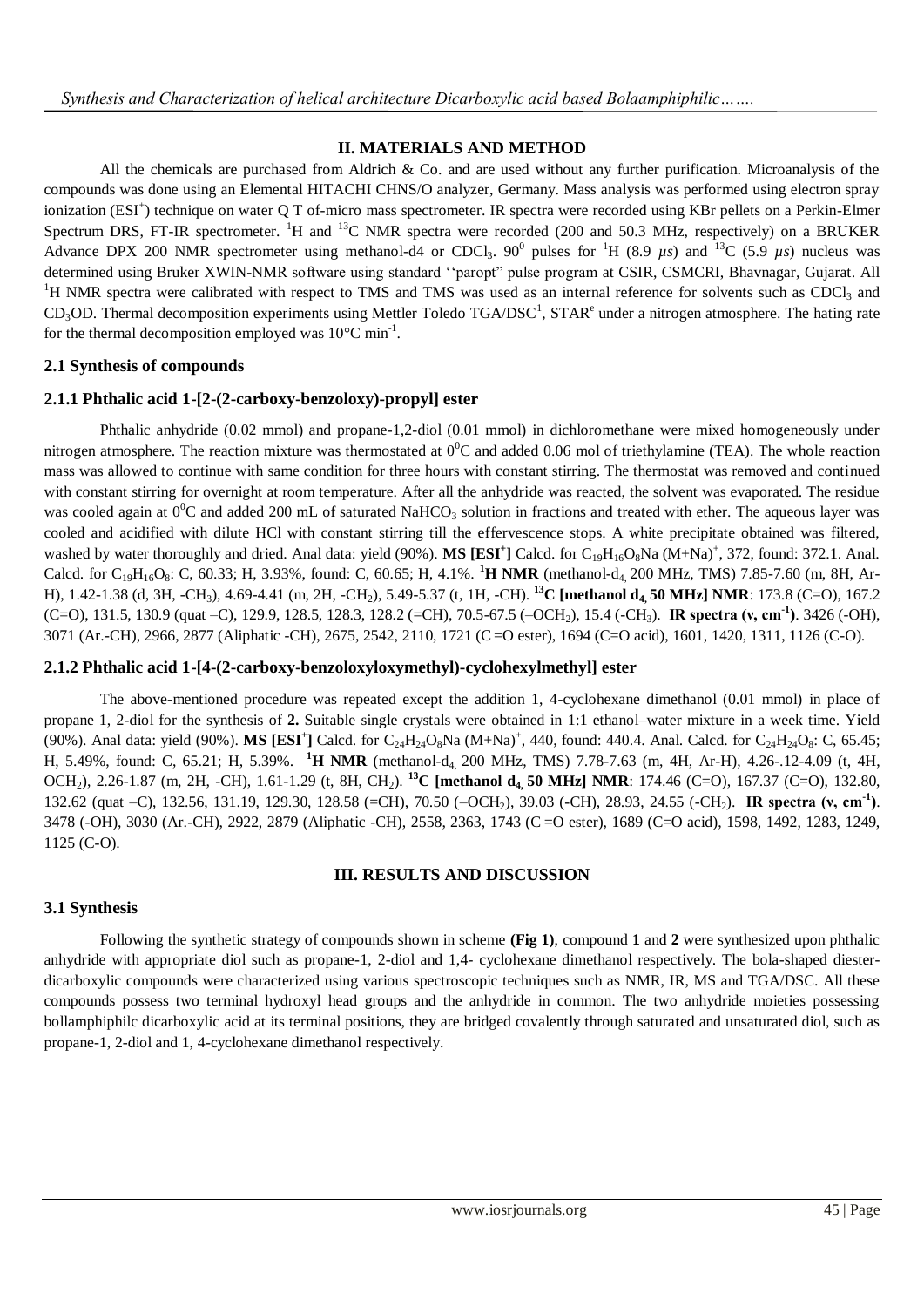

Fig 1. **(a)** Compound **1** and (b) compound **2** with their functional role [22].

The presence of carboxylic acid groups in the both terminal position of the compound **1** to the phenyl ring and the flexibility at the central spacer segment combinedly facilitates to interconnect the adjacent molecules and form single stranded helical superstructure through its strong intermolecular carboxylic O-H…O hydrogen bond shown in compound **1** (Fig. 3 a and b) [25-27]. The propagation of helical assembly mediated through O-H….O interaction of carboxylic acid being common for compound **1** and **2**, the C-H…O interaction mediated through C=O group of the ester unit, involves in strong inter helical interaction with the neighbouring helices and defines the dimensionality of the molecules packing as shown in the Fig. 3a and b respectively. The increase in the number of carbon and the flexibility on the spacer moiety, increase the pitch distance of the helical strand in the order **1< 2.**



Fig 3. (a) and (b) one dimensional handed helical construction of compound **1** through strong O-H…O interaction between the terminal carbonyl groups (red balls represent oxygen atoms and black white line represent O-H….O Hydrogen bonding).

# **3.2 Morphological characterizations**

The helical architecture obtained in the **Fig 4a and b** respectively, the crystal growth pattern inspired us to investigate their morphology using FE-SEM. All these attempts have resulted the compound **1** and **2** in solid state except ethanol:water mixture. A simple room temperature evaporation of compound **1** and **2** dissolved in 1:1 water :ethanol mixture of microcrystalline samples after one week. Interestingly the FE-SEM micrograph obtained with gold cotted for compound **1** and **2** shown the formation of helical architecture . Interestingly, the helical structure for **1** and **2** measured with an understanding from the crystal structure and its packing diagram influenced by the weak C–H. . .O and O–H. . .O interaction, an attempt has been made to derive a plausible growth mechanism to understand the morphological difference obtained by FE-SEM image. Thus the direction and strength of the C–H. . .O interaction observed from the crystal structure dictates, the nucleation process during crystallization, which ultimately defines the morphology as helical architecture for compound **1** and **2.**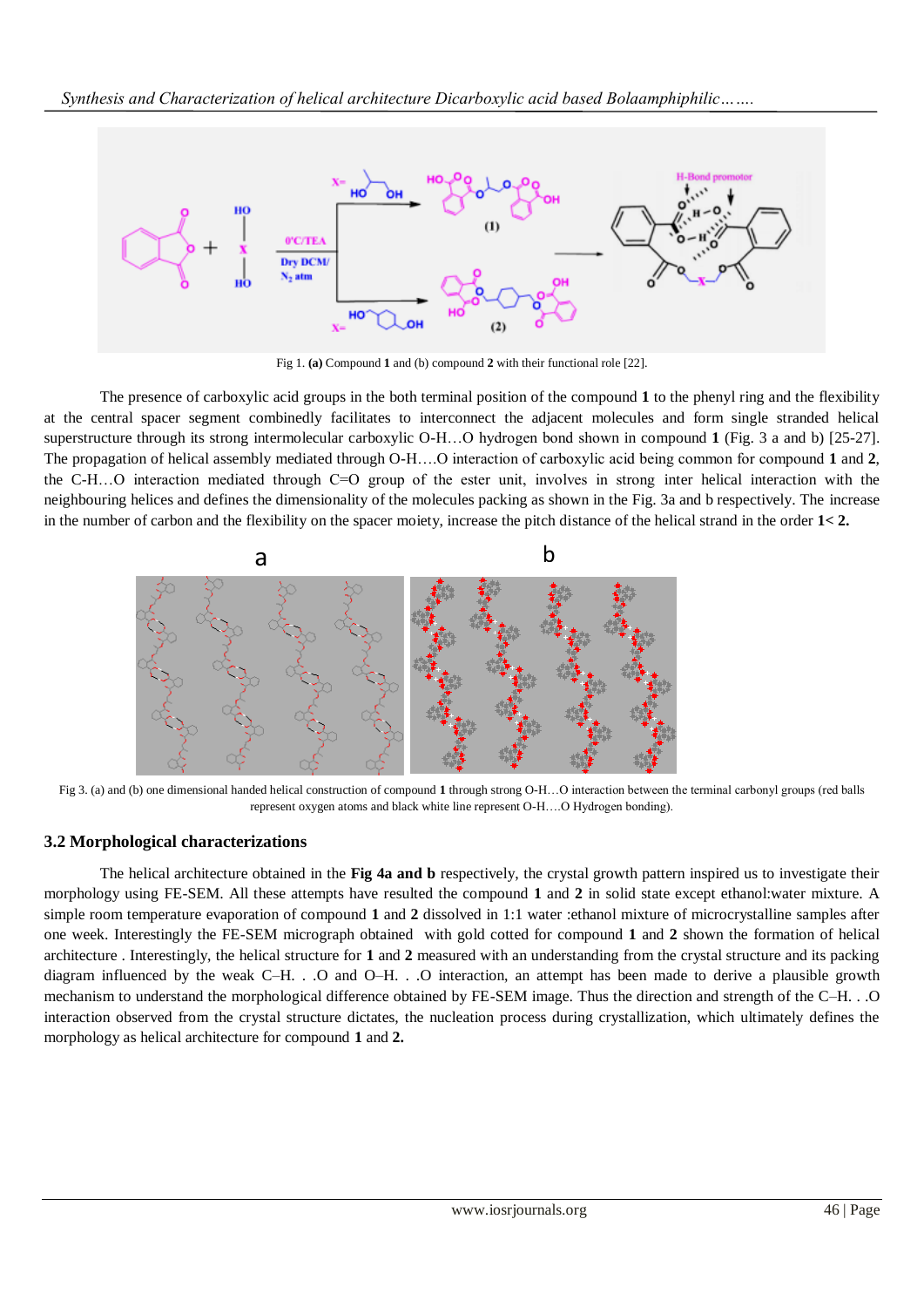

Fig 4. FE-SEM emages (a) and (b) of compound **1** and **2** in 1:1 ethanol: water mixture showing the halical architecture.

### **3.3 IR Investigation**

All bolaamphiohilc compounds **1**-**2** possessing carboxyl unit as well as ester functional group in common. The peak at 1700- 1730 cm<sup>-1</sup> region for all compounds described to the C=O stretching mode of end COOH group characteristic of the formation of carboxylic dimmers [28]. The peak appeared around 3400 cm<sup>-1</sup> indicates the presence of carboxylic OH group **Fig 5**.

The additional signal in the IR region at 1700-1740 cm-1 region indicates the spacer COO group. Thus, the two set of IR peak appeared at this region indicates the presence of terminal and spacer COO group in all these compounds **1** and **2**.



Fig 5. FT-IR Spectra of compound 1 and 2.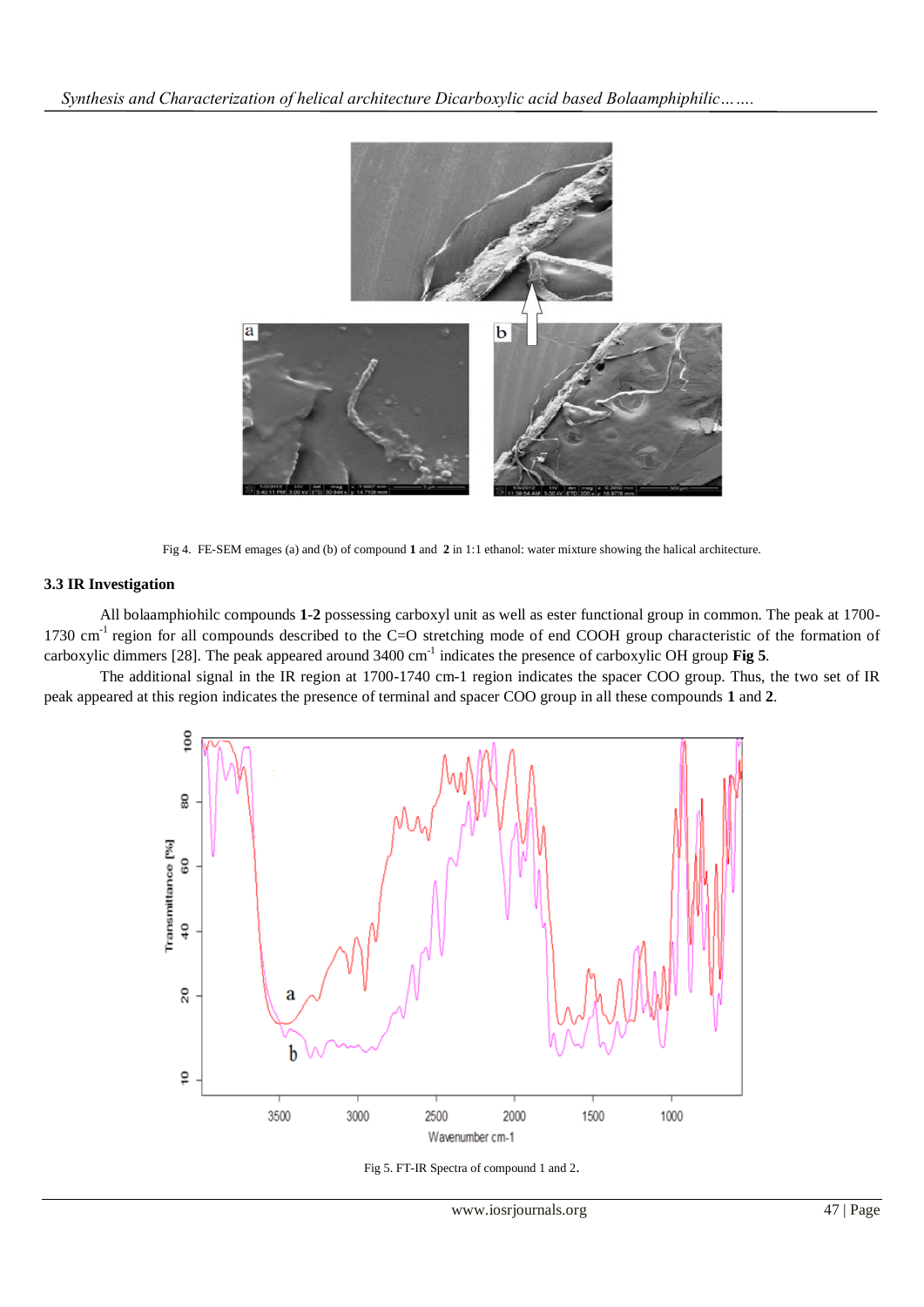# **3.4 Thermal analysis**

The TGA curves of the compounds **1** and **2** are shown in **Fig. 6a and b** respectively. The weight loss in the TGA curves of the compounds **1** and **2** appear at a tempreture below 165°C, and are related to the removal of the uncoordinated water molecule due to water:ethanol mixture of microcrystalline. Compounds **1** and **2** have the same decomposition tempreture with the DTA sharp endothermic peaks around onset 346.69 and 358.51°C, suggesting that they both have thermal stabilities and may have similar decomposition pathways on TGA curves[24]. The weight losses occurred in the tempreturer range 150-400°C for the compound **1** and **2** are mainly due to the breakage of intermolecular carboxylic O–H...O hydrogen bond. The first decomposition values are 7.46 and 1.40 mg of compound **1** and **2**, respectively. From Fig. 6a and b, it can also be that the continunig weight loss in the TGA corve of compound of compound **2** above 750°C are entirely cause by the gradual elimination of carbon decomposition resulting from compound decomposition under  $N_2$  atmosphere.